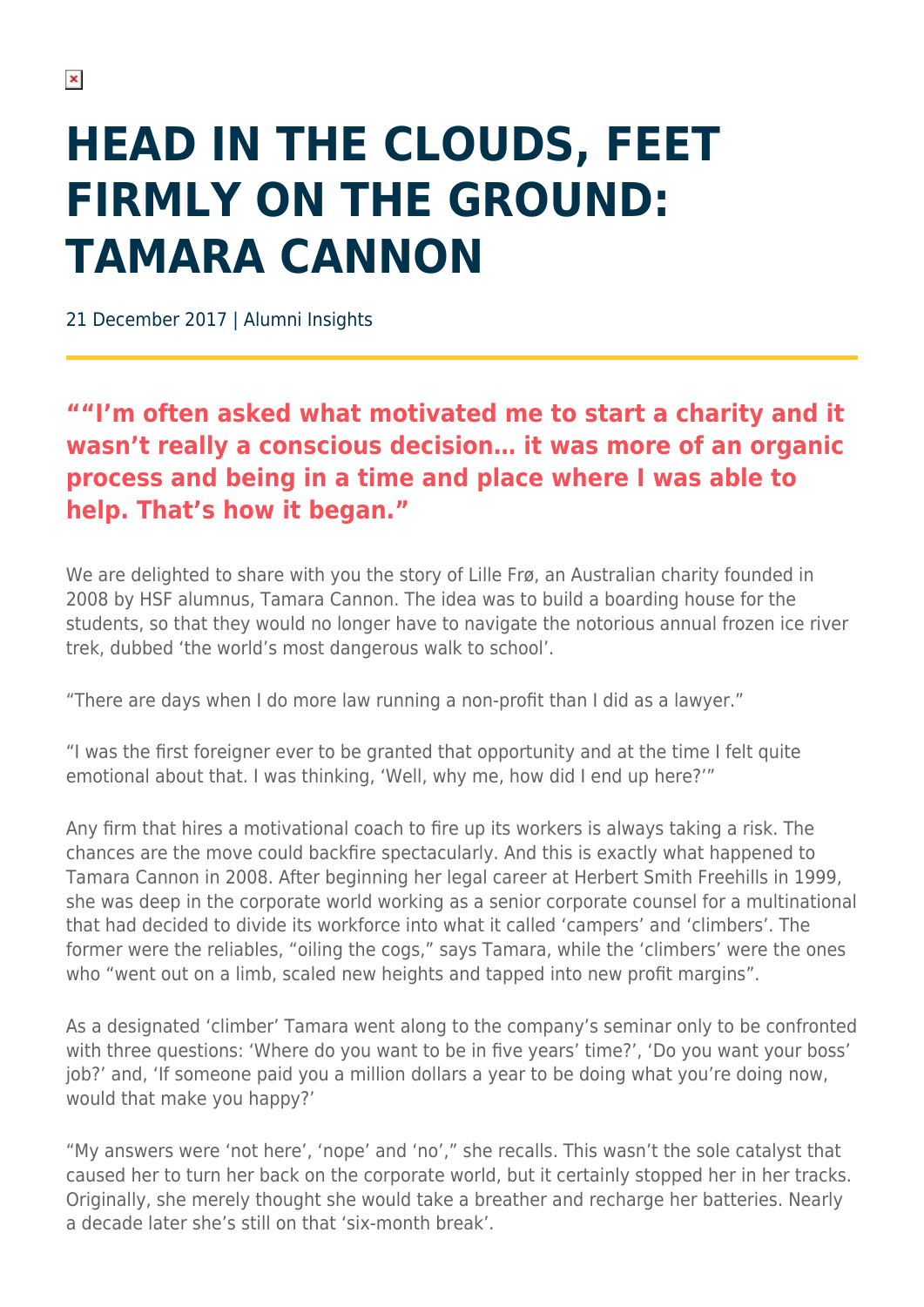She began with a creative writing course, and a business project in Hong Kong, before covering her eyes and pointing at a map to see where she should go next. The map said the Himalayas. Mount Everest to be precise. After completing an impromptu trip to base camp, the rainy season set in, diverting her from Nepal to India to find her mountain to climb.

And she's been there ever since on and off. As the mountains she found have been as much metaphorical as literal. She's now the head of the charity Lille Frø (Danish for 'Little Frog' or 'Little Seed'), an organisation that grew out of her initial sponsorship of Pema, an impoverished Indian girl she met who couldn't afford an education.



"I'm often asked what motivated me to start a charity and it wasn't really a conscious decision… it was more of an organic process and being in a time and place where I was able to help. That's how it began."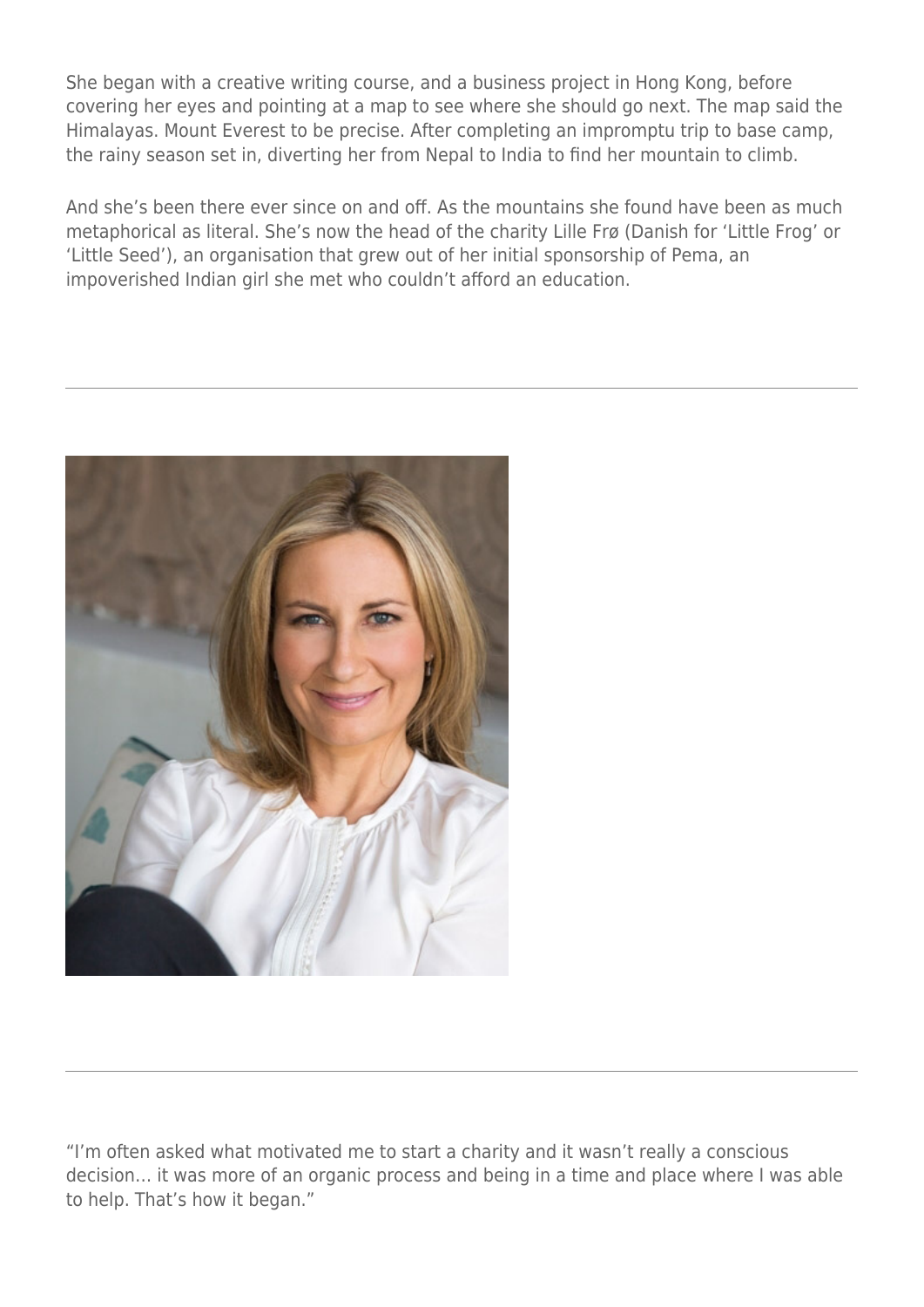Providing one child with access to schooling soon ballooned into a charity that works in one of the most remote spots on earth. The northern Indian region of Ladakh is 3500 metres above sea level, a place of mountain villages cut off for half of the year by harsh winters. Lille Fro's projects began with education, but have grown to include disaster relief and such fundamental initiatives as building high altitude greenhouses, as it soon became clear that an educational program alone was not much help if the children were too malnourished to learn anything.

Tamara says her passion to help those in need started at home. "My father has incredible empathy and the ability to listen to people without judgement," she says, adding, "My mother has the passion and fire in her belly. And she's a doer.

"Both my parents were inspirational and installed in my brother and me this value of gratitude, my mother reminding us every day that miracles can happen as long as you believe in yourself."

It was her mother who came to mind when Lille Fro started hitting hurdles. "I was really focused on the bottom rung of poverty and trying to reach these families who are living in extreme poverty. When I asked, 'where do they live?' I was simply told, 'Well, you can't get there' and being my mother's daughter I didn't think that was a good enough answer."

The reasons were as much political as geographic – many of these sensitive border areas were traditionally off limits. But tenacity paid off. "I was the first foreigner ever to be granted that opportunity and at the time I felt quite emotional about that. I was thinking, 'Well, why me, how did I end up here?'"

A decade later, she says the main challenge is that there is no one-size-fits-all solution. "We're working in a huge geographical area; it's difficult to navigate physically, logistically and also politically. The fact that we are still standing after 10 years is really nothing short of a miracle."

Along the way there have been numerous setbacks, but ever the pragmatist, Tamara's attitude is, "I think you can only learn if you are not afraid to fail." Persistence could be her middle name. One of her proudest achievements took an age to bring to fruition. The idea was to build a boarding house for the students, so that they would no longer have to navigate the notorious annual frozen ice river trek, dubbed 'the world's most dangerous walk to school'. "It started off as a simple, 'We'll rent some premises and have the kids starting in October six months down the track. How hard can it be?' Well, seven years later we've just been granted this land… and we started building this year."

And just as the harsh conditions take their toll on the region's inhabitants, it's also tough going for visitors. Recently, Tamara was accompanied back to Zanskar by an ABC film crew, and she could see how the journey and the altitude had affected the whole team physically. "Then I had a look in the mirror myself and we were all in the same boat. That's just the harshness of where we work.